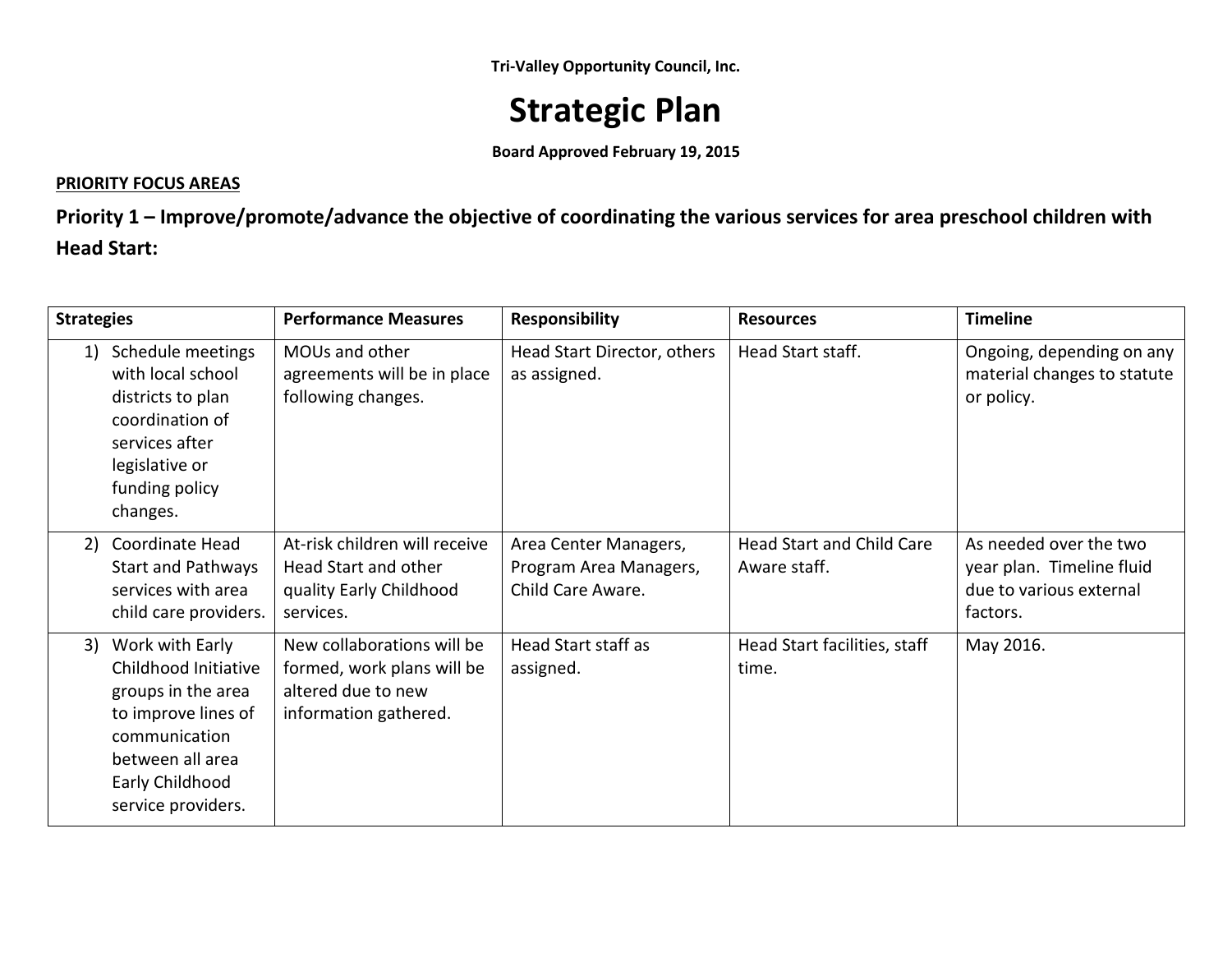**Priority 2 – Improve/promote/advance the objective of keeping seniors in their homes and avoiding premature nursing home placement:**

| <b>Strategies</b>                                                                       | <b>Performance Measures</b>                                                                                | <b>Responsibility</b>                                 | <b>Resources</b>       | <b>Timeline</b> |
|-----------------------------------------------------------------------------------------|------------------------------------------------------------------------------------------------------------|-------------------------------------------------------|------------------------|-----------------|
| <b>Caring Companion</b><br>1)<br>Program will begin<br>services.                        | New volunteers will be<br>recruited, new clients will<br>be served.                                        | Senior Programs Director.                             | Senior Programs staff. | September 2015. |
| <b>Foster Grandparent</b><br>2)<br>recruitment process<br>will be revamped.             | <b>New Foster Grandparents</b><br>will join the program.                                                   | Senior Programs Director.                             | Senior Programs staff. | September 2015. |
| 3) Tri-Valley will<br>increase its<br>presence at area<br>service provider<br>meetings. | Relationships will be<br>strengthened with other<br>providers, new<br>opportunities will be<br>discovered. | Senior Programs Director,<br>other staff as assigned. | Senior Programs staff. | January 2016.   |

### **Priority 3 – Improve/promote/advance housing options in the service area:**

| <b>Strategies</b>                                                                                                                                   | <b>Performance Measures</b>                                                        | <b>Responsibility</b>                  | <b>Resources</b>                                       | <b>Timeline</b> |
|-----------------------------------------------------------------------------------------------------------------------------------------------------|------------------------------------------------------------------------------------|----------------------------------------|--------------------------------------------------------|-----------------|
| Work with partner<br>1)<br>agencies to create a<br>plan for the delivery<br>of Transitional<br>Housing and other<br>supportive housing<br>services. | Area funding will be<br>increased. Number of<br>clients served will increase.      | <b>Community Services</b><br>Director. | <b>Community Services and</b><br>Administrative Staff. | October 2015.   |
| Marshal resources to<br>2)<br>assist area<br>communities in                                                                                         | New or improved housing<br>opportunities will be made<br>available in the services | Chief Executive Officer.               | Agency staff.                                          | September 2016. |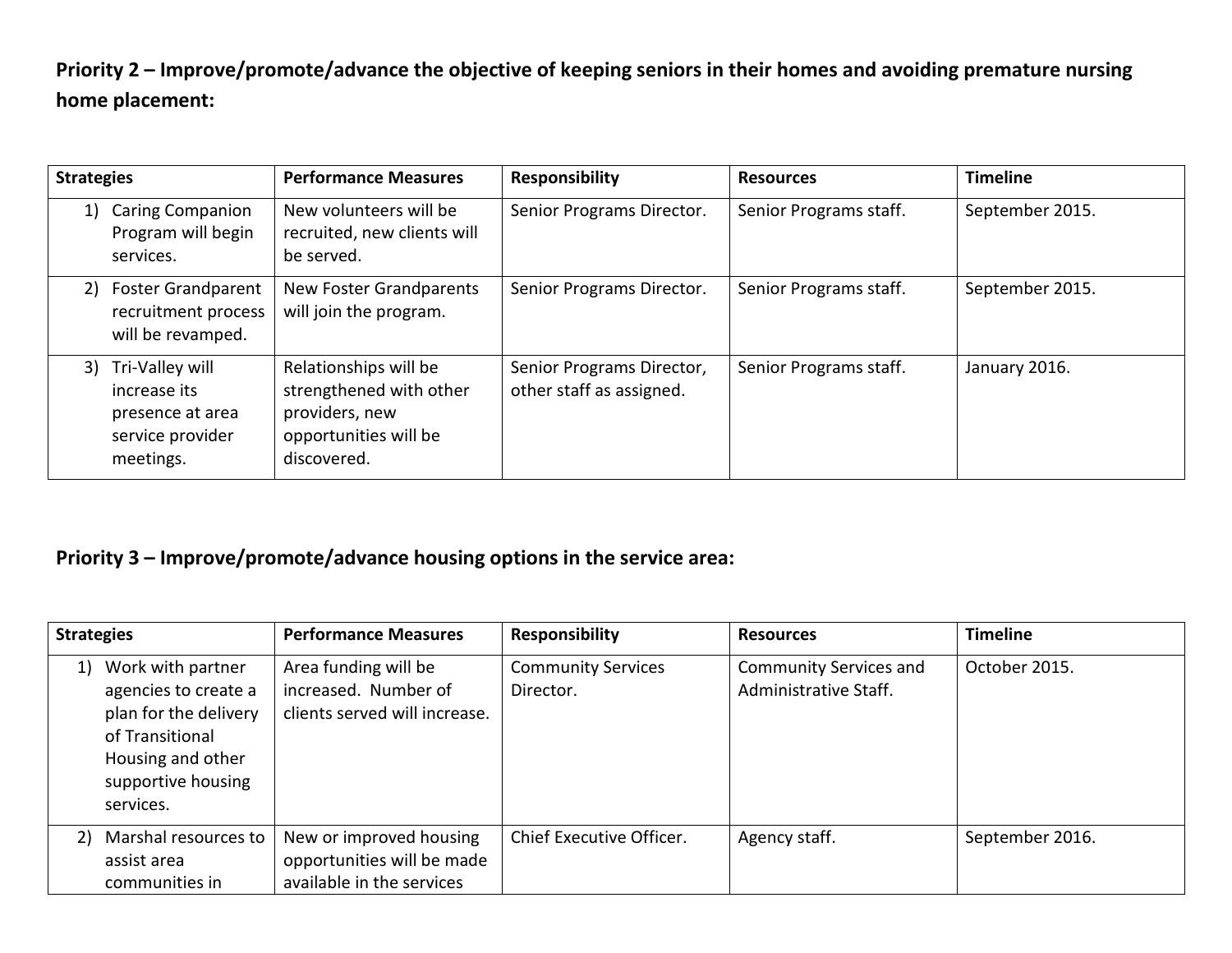| meeting housing<br>needs.                                                                                                                                                 | area.                                                                                                                            |                                        |                           |                 |
|---------------------------------------------------------------------------------------------------------------------------------------------------------------------------|----------------------------------------------------------------------------------------------------------------------------------|----------------------------------------|---------------------------|-----------------|
| 3) Create a position<br>focused on the<br>various housing<br>needs in the area,<br>understanding that<br>needs go far beyond<br>a physical structure<br>in which to live. | A position focused on<br>supportive services,<br>advocacy, financial literacy,<br>asset building and housing<br>will be created. | <b>Community Services</b><br>Director. | Community Services staff. | September 2015. |

## **Priority 4– Improve/promote/advance Financial Literacy in the service area:**

| <b>Strategies</b> |                                                                                                                                               | <b>Performance Measures</b>                                                                                                                                | <b>Responsibility</b>                           | <b>Resources</b>                                                          | <b>Timeline</b> |
|-------------------|-----------------------------------------------------------------------------------------------------------------------------------------------|------------------------------------------------------------------------------------------------------------------------------------------------------------|-------------------------------------------------|---------------------------------------------------------------------------|-----------------|
| 1)                | Provide Four<br>Cornerstones of<br><b>Financial Literacy</b><br>training and other<br>recognized training<br>programs to the<br>service area. | Number of training<br>opportunities will increase.                                                                                                         | <b>Community Services</b><br>Director.          | Community Services staff.                                                 | January 2016.   |
| 2)                | Recruit clients for<br><b>FAIM savings</b><br>accounts.                                                                                       | Number of clients saving<br>money through the FAIM<br>program will increase.                                                                               | <b>Community Services staff</b><br>as assigned. | Staff from West Central,<br><b>Tri-Valley Community</b><br>Services.      | October 2015.   |
| 3)                | Work with the<br>Minnesota Asset<br><b>Building Coalition to</b><br>create a<br>comprehensive<br>strategy for Tri-<br>Valley's service        | A strategy will be<br>developed that leverages<br>existing community<br>resources to increase<br>Financial Literacy and Asset<br>Building knowledge in the | <b>Community Services</b><br>Director.          | Minnesota Asset Building<br>Coalition, Community<br>Services, Head Start. | January 2016.   |